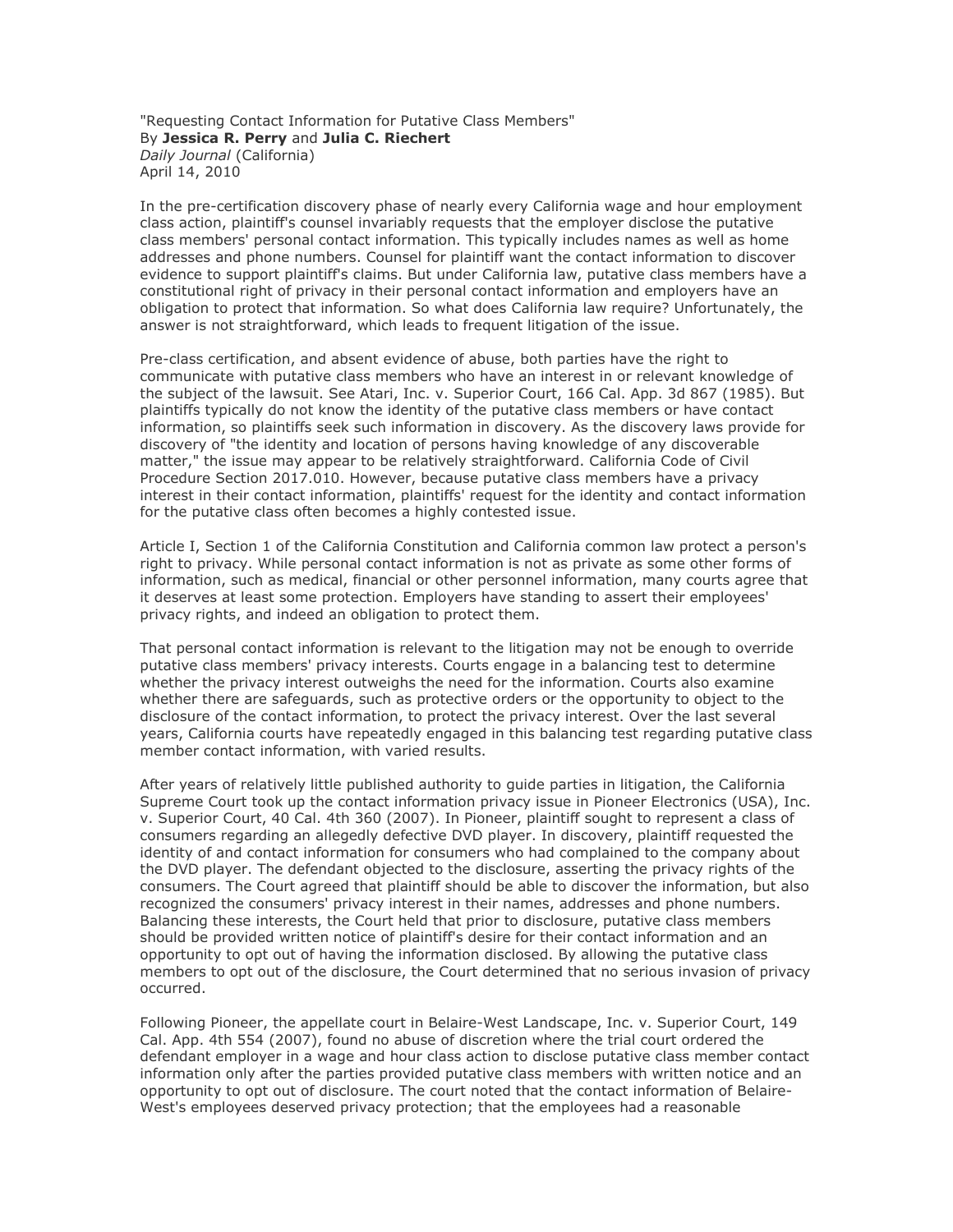expectation; that their employer would not disclose the information; and that the privacy concerns were more significant than those in Pioneer, where the complaining consumers voluntarily disclosed their contact information to the company with the hope of gaining relief. Balancing the employees' privacy interest with plaintiff's need for the information, the court found that by requiring written notice and providing putative class members with an opportunity to object to the release of the information, there was no serious invasion of privacy.

After Pioneer and Belaire, it appeared that there was a relatively straightforward rule with respect to putative class member contact information - prior to disclosure the parties had to provide the putative class with written notice of the potential disclosure and an opportunity to opt out of the disclosure (often called the "Belaire Process").

But the same court that decided Belaire-West complicated the rule when it issued its opinion in Puerto v. Superior Court, 158 Cal. App. 4th 1242 (2008). In Puerto, the court held that the trial court abused its discretion when it required witnesses to affirmatively opt in to a disclosure of their contact information. The court held that where the defendant employer had already specifically identified the witnesses in discovery responses, it was required to disclose their contact information without an opt in or opt out process. The Puerto court distinguished Pioneer on the grounds that in Pioneer, the plaintiff sought the identities of putative class members, whereas in Puerto the witnesses had previously been identified in discovery.

Despite Puerto, the appellate court appeared to continue to follow its decision in Belaire-West with respect to the identification and contact information of putative class members when it issued its decision in Lee v. Dynamex, 166 Cal. App. 4th 1325 (2008), another wage and hour class action. In Lee, plaintiff sought disclosure of contact information with a "Belaire Process," but the trial court prohibited disclosure before class certification and subsequently denied certification. The appellate court held that the trial court abused its discretion by not permitting disclosure of the contact information with the "Belaire Process." Noting that the California Supreme Court decided Pioneer after the trial court made its ruling, and citing to Pioneer , Belaire-West and Puerto, among other cases, the court found that the current state of the law required disclosure of the identities and contact information with a "Belaire Process."

But the appellate court muddied the waters further when it issued its Crab Addison v. Superior Court, 169 Cal. App. 4th 958 (2008) opinion. In Crab Addison, another wage and hour class action, many of the putative class members had signed forms stating that they did not want their contact information released by their employer, or wanted to be asked prior to release. The form did not specifically address the pending lawsuit. The employer argued that putative class members should have to affirmatively consent to disclosure and plaintiff argued they should have to opt out of disclosure. Despite the parties' positions, the trial court ordered production of the putative class list, including contact information, without any opt in or opt out procedure. Applying its decision in Puerto, the appellate court found no abuse of discretion in ordering disclosure without the opt out safeguard. Despite distinguishing Pioneer in its Puerto decision on the basis that the identities of the witnesses in Puerto had already been disclosed, in Crab Addison, the court attached little significance to the fact that Crab-Addison had not disclosed the identities of the putative class. The court also did not give effect to the forms signed by the putative class, noting, among other things, that the putative class members signed them without knowledge of the pending lawsuit.

Interestingly, all of the appellate decisions were issued by the 2nd Appellate District, Division Seven, with Belaire-West, Puerto and Dynamex all decided by the same three judges, Judge Dennis Perluss, Judge Laurie Zelon and Judge Fred Woods, and Crab Addison decided by Judge Perluss and Judge Zelon, along with Judge Frank Jackson.

Given the conflicting opinions at the appellate level, which all dealt with the question of whether the trial court had abused its discretion, and the California Supreme Court's decision in Pioneer, it is still appropriate for employers to insist on a "Belaire Process" prior to disclosing putative class member contact information. If plaintiff's counsel agrees to or a court